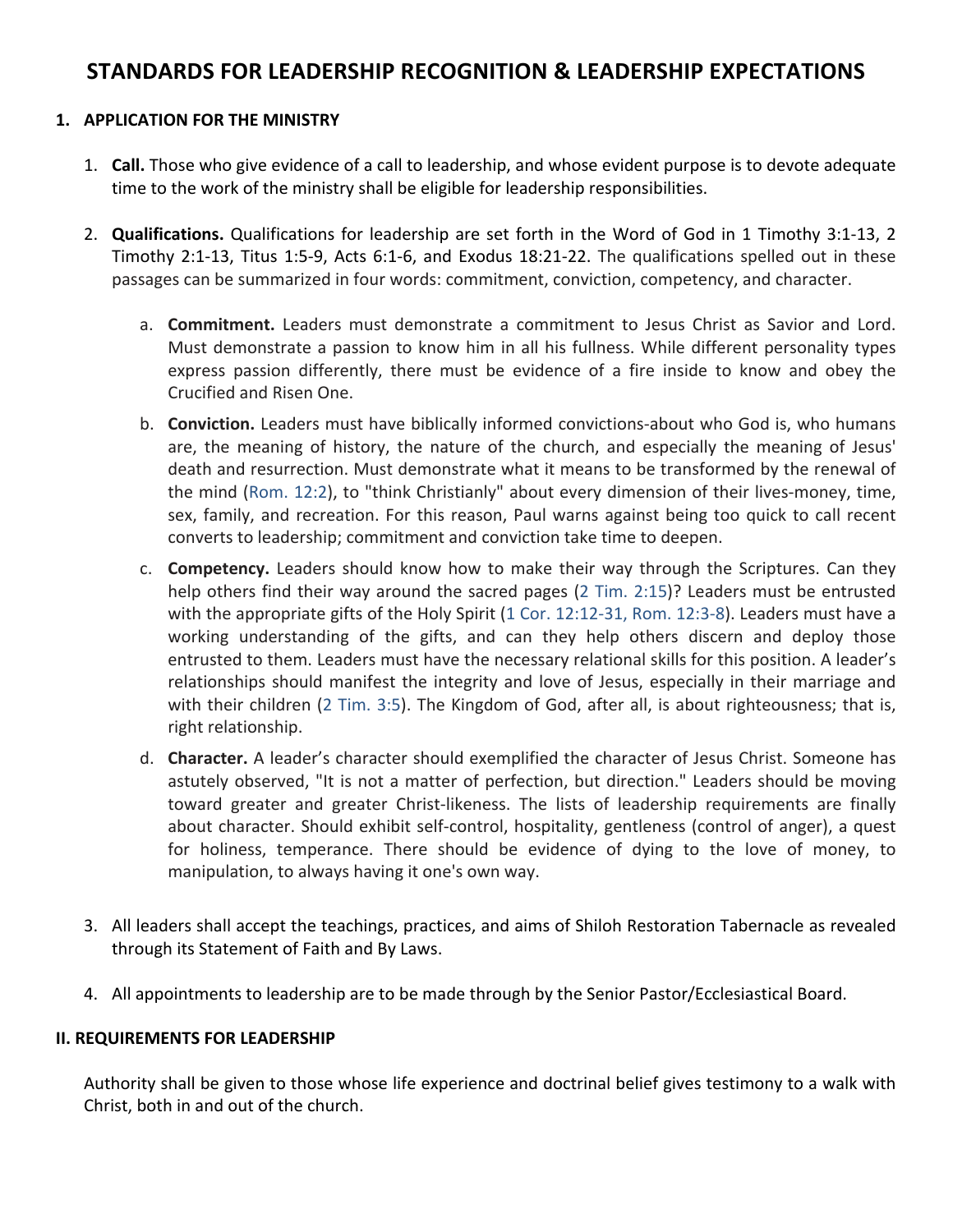- 1. We believe in the sanctity of marriage. However, neither divorce nor remarriage following divorce shall automatically disqualify an leader from being granted a leadership office. Decisions in specific cases must be left to the spiritual discretion of the Pastor/Ecclesiastical Board. A leadership role may be allowed in cases in which either the leader/pastor and or, if remarried, the leader's/pastor's spouse meets scriptural exceptions (Matthew 5:31,32; 19: 1-9; I Corinthians 7:10-16)
- 2. A spirit-filled life will be the leaders best credentials. The leader shall be in accord with Shiloh Restoration Tabernacle's doctrinal beliefs as set forth in the Statement of Faith and By Laws. The leader shall also be willing to cooperate and work in harmony with Shiloh Restoration Tabernacle's program and teachings.
- 3. All candidates for leadership will be given a uniform and thorough examination, followed by personal questioning by the Senior Leader/Ecclesiastical Board.
- 4. Leaders coming from Ministries holding doctrines, practices and policies contrary to Shiloh Restoration Tabernacle shall be required to:
	- 1. Submit to baptism in harmony with Shiloh Restoration Tabernacle's teachings;
	- 2. Attend Small Groups and/or Biblical Word Studies an adequate length of time to become familiar with the doctrines and policies of Shiloh Restoration Tabernacle or familiarize himself with the doctrines, practices and policies.
	- 3. Operating in leadership prior to joining Shiloh Restoration Tabernacle does not guarantee that a leadership role will be assessed here at Shiloh Restoration Tabernacle.

#### **III. LEADERSHIP RECOGNITION**

- 1. The official leadership list shall be revised annually to include only the names of leaders of whom are approved to serve.
- 2. Before a leader is installed by the Senior Leader/Ecclesiastical Board, he/she must have been a member/partner of Shiloh Restoration Tabernacle for at least one year.

## IV. LEADERSHIP RELATIONS AND COOPERATION

- 1. All leaders holding office within Shiloh Restoration Tabernacle shall be agreeable to the Ecclesiastical Board in matters of doctrine and conduct.
- 2. All leaders under shall cooperate as much as possible with Shiloh Restoration Tabernacle, local churches/ministries and to the fellowship in which it associates.

#### **V. DISCIPLINE OF LEADERS**

1. Occasions may arise where endorsement can no longer be given some leaders.

Causes for such may be: 1) accepting or espousing doctrines contrary to Shiloh Restoration Tabernacle, 2) gross inefficiency in the ministry, 3) a record of church breaking instead of building, 4) a contentious, non-cooperative spirit, 5) an assumption of dictatorial view, 6) a habit of running into debt which has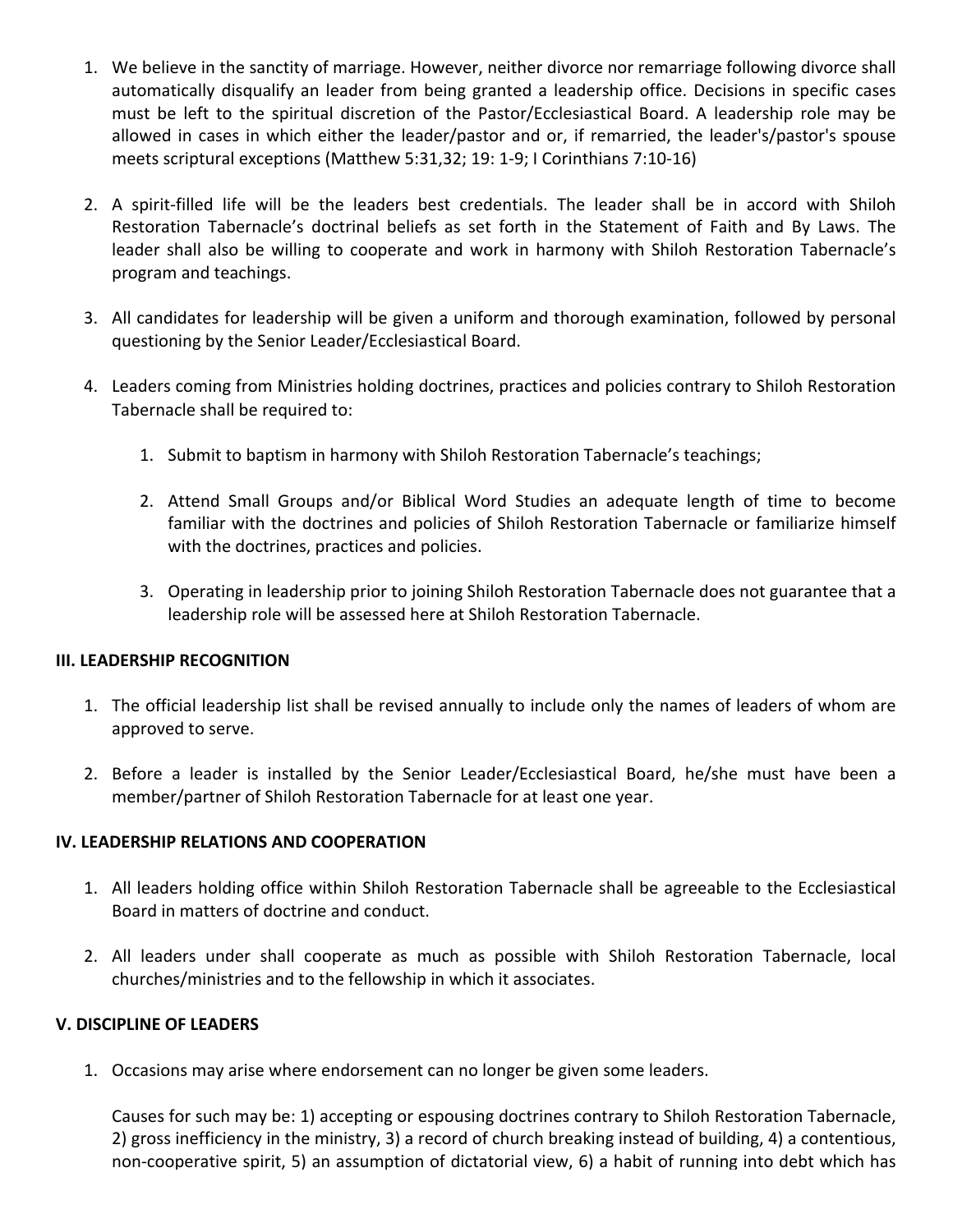brought reproach upon the church, 7) conduct unbecoming a leader, or 8) for other causes or reasons contrary to the principles stated or implied in this document.

2. If, after counsel and warning, there is no change of character or attitude on the part of the leader, the Senior Leader/Ecclesiastical Board may suspend/revoke the leadership responsibilities.

## **VI.'LEADERSHIP COURTESY**

1. We disapprove of all discourteous conduct. All leaders are advised against interfering with pastors in charge of churches, whether going in upon their work without consent, or by correspondence with members of the church in a way that will hurt the influence of the leader. All correspondence which concerns the whole church shall be addressed to the pastor or church secretary, and not to private members. Such interference may be the basis for not continuing in leadership.

# **STANDARDS'OF'LEADERSHIP ETHICS**

## **1. Principles**

- 1.1. The ethical standards required of Leaders in Shiloh Restoration Tabernacle, Inc. reflect the fact that Leaders are entrusted with certain privileges and authority.
- 1.2. In recognition that this office is a public trust, therefore, the people of Shiloh Restoration Tabernacle, Inc. are entitled to expect that, as a matter of principle, Leaders will act with due regard for integrity, fairness, accountability, responsibility, and the public interest, as required by these Standards.
- 1.3. In particular, in carrying out their duties:
	- (i) Leaders must ensure that they act with integrity  $-$  that is, through the lawful and disinterested exercise of the statutory and other powers available to their office, appropriate use of the resources available to their office for public purposes, in a manner, which is appropriate to the responsibilities of the Leader.
	- (ii) Leaders must observe fairness in making official decisions that is, to act honestly and reasonably, with consultation as appropriate to the matter at issue, taking proper account of the merits of the matter, and giving due consideration to the rights and interests of the persons involved.
	- (iii) Leaders must accept accountability for the exercise of the powers and functions of their office that is, to ensure that their conduct, representations and decisions as Leaders, and the conduct, representations and decisions of those who act as their delegates or on their behalf – are open to public scrutiny and explanation.
	- (iv) Leaders must accept the full implications of the principle of leadership responsibility. They will be required to answer for the consequences of their decisions and actions  $-$  that is, they must ensure that:
		- their conduct in office is, in fact and in appearance, in accordance with these Standards;
		- they promote the observance of these Standards by leadership and example in the public bodies for which they are responsible; and
		- their conduct in a private capacity upholds the laws of the United States of America, and demonstrates appropriately high standards of personal integrity.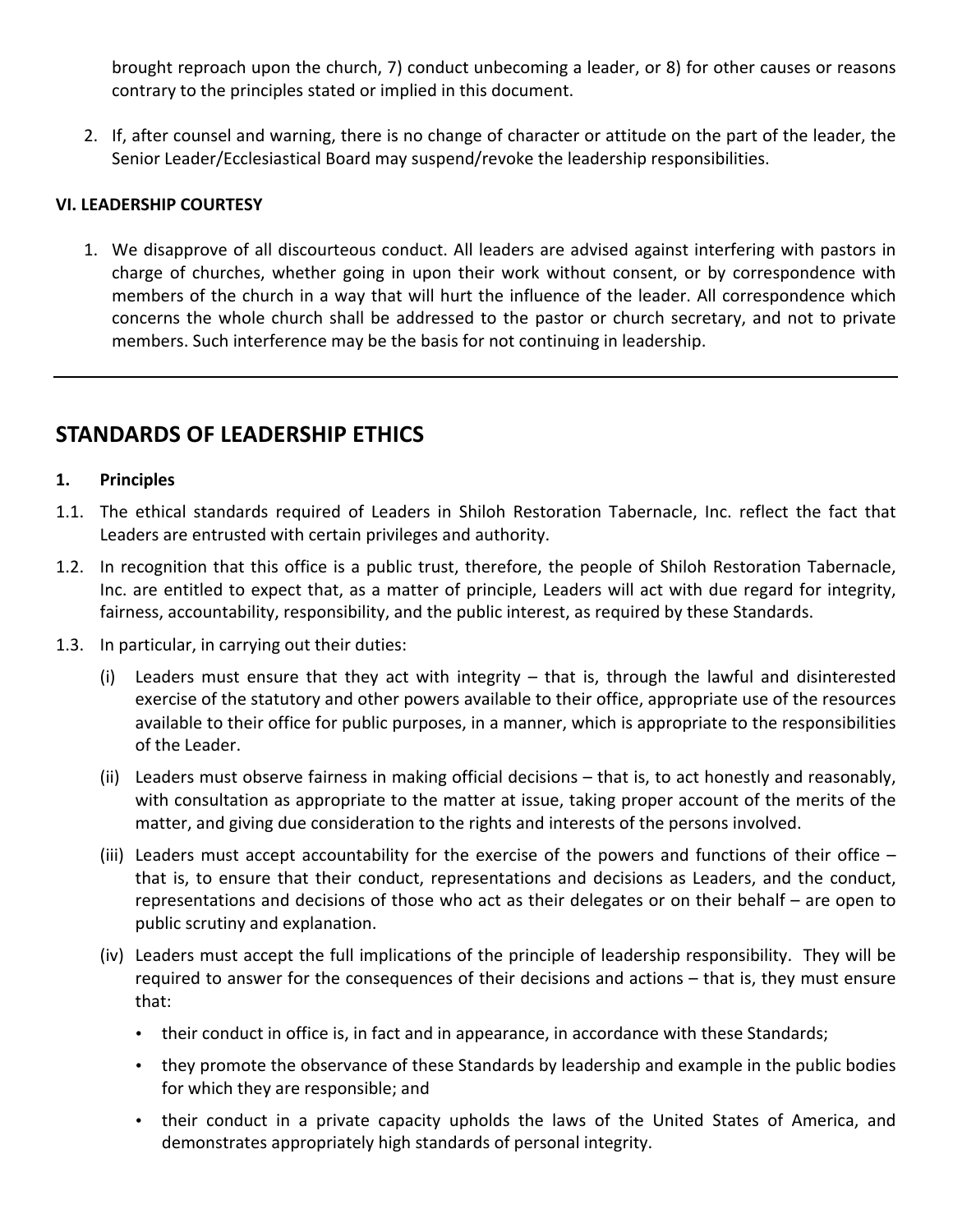- 1.4. When making decisions in or in connection with their official capacity, Ministers must do so in terms of advancing the public interest – that is, based on their best judgment of what will advance the common good of the people of Shiloh Restoration Tabernacle, Inc..
- 1.5. Leaders are expected to undertake whatever actions may be considered by the Pastors of Shiloh Restoration Tabernacle to be reasonable in these circumstances to meet the general obligations set out above, including the following specific requirements and procedures.

## **2. Integrity**

- 2.1. Along with the privilege of serving as a Leader, there is some personal sacrifice in terms of the time and energy that must be devoted to official duties and some loss of privacy. Although their public lives encroach upon their private lives, it is critical that Leaders do not use public office for private purposes. In particular, Leaders must not use any information that they gain in the course of their official duties, including in the course of discussions, for personal gain or the benefit of any other person.
- 2.2. Leaders must declare and register their personal interests, including but not limited to pecuniary interests, as required by the ministry from time to time.
- 2.3. Failure to declare or register a relevant and substantive personal interest as required by the ministry constitutes a breach of these Standards.

## *Family'members*

2.4. Leaders must have regard to the religious and other private interests of members of their immediate families, to the extent known to them, as well as their own interests, in considering whether a conflict or apparent conflict between private interests and official duty arises.

## *Other'forms'of'employment*

2.5. Leaders are required to withdraw from any professional practice or the management of any business which conflicts with their religious beliefs. A Leader shall not act as a consultant or adviser to any company, business, or other interests, whether paid or unpaid, or provide assistance to any such body, except as may be appropriate in their official capacity as a Leader.

## *Gifts*

- 2.6. Leaders are required to exercise the functions of their public office unaffected by considerations of personal advantage or disadvantage. Leaders, in their official capacity, may therefore accept customary official gifts, hospitality, tokens of appreciation, and similar formal gestures in accordance with the relevant guidelines, but must not seek or encourage any form of gift in their personal capacity.
- 2.7. Leaders must not seek or accept any kind of benefit or other valuable consideration either for themselves or for others in connection with performing or not performing any element of their official duties as a Leader. Leaders shall ensure that they do not come under any financial or other obligation to individuals or organisations to the extent that they may appear to be influenced improperly in the performance of their official duties as a Leader.

## **3. Fairness**

3.1. Leaders must be able demonstrate that they have taken all reasonable steps to observe relevant standards of procedural fairness and good decision making applicable to decisions made by them in their official capacity.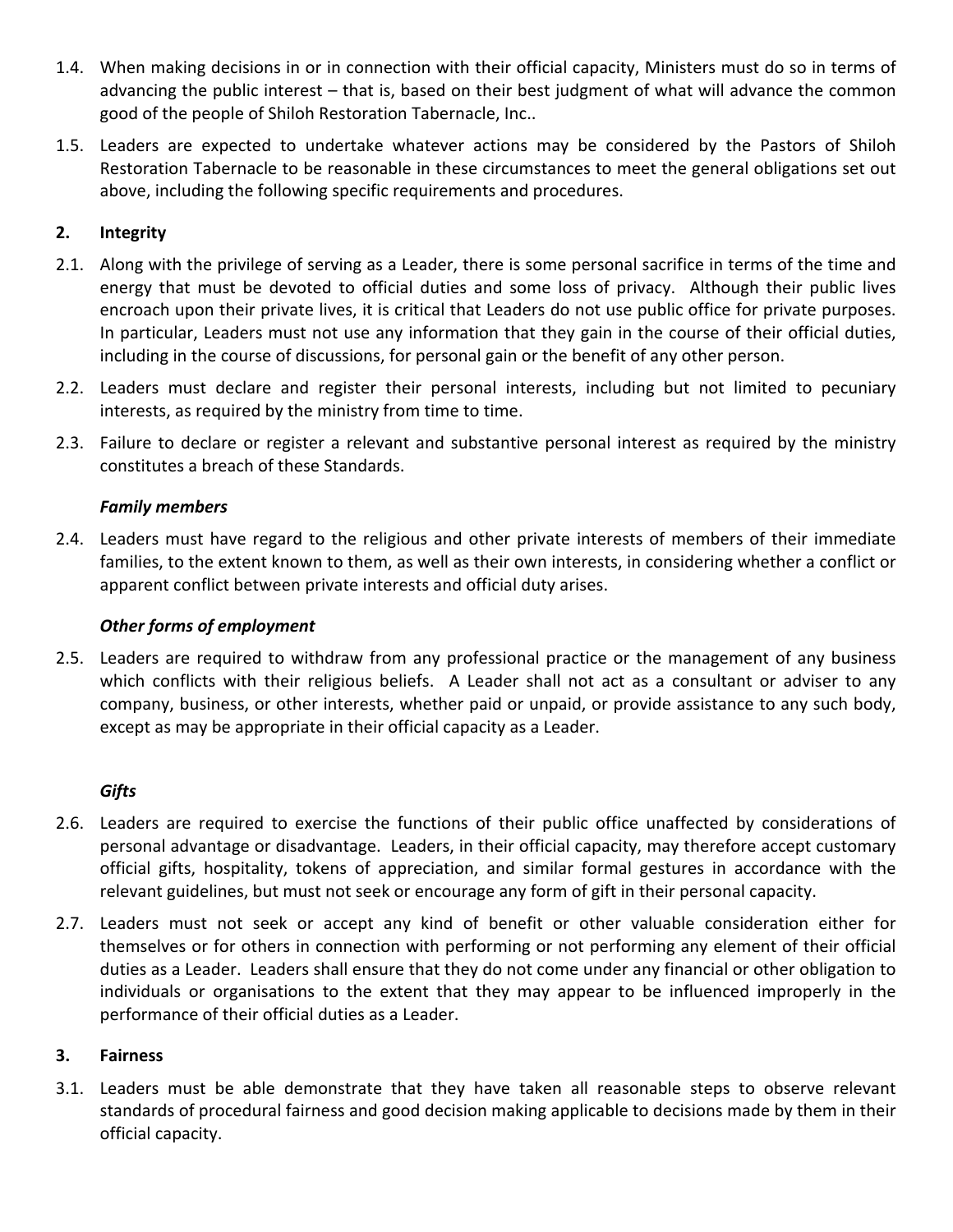3.2. In particular, Leaders are required to ensure that official decisions made by them as Leaders are unaffected by bias or irrelevant consideration, such as considerations of private advantage or disadvantage.#

### **4. Accountability**

- 4.1. Leaders and their staff are provided with resources and facilities at public expense for the effective conduct of public business. Such resources are not to be subject to wasteful or extravagant use, and due economy is to be observed at all times. In particular, Leaders must be scrupulous in ensuring the legitimacy and accuracy of any claim for entitlement to leadership or travel allowance.
- 4.2. Additionally, Leaders are to regard the skills and abilities of public servants as a public resource, and are expected to ensure that public servants are deployed only for appropriate public purposes.
- 4.3. Leaders are required to provide an honest and comprehensive account of their exercise of public office, and of the activities of the ministry assignments within their portfolios, in response to any reasonable and bona fide enquiry by a member of the ministry or a ministry leader.

### **5. Responsibility**

- 5.1. Leaders are expected to be honest in the conduct of public office and take all reasonable steps to ensure that they do not mislead the public or the ministry. It is a Leader's personal responsibility to ensure that any error or misconception in relation to such a matter is corrected or clarified, as soon as practicable and in a manner appropriate to the issues and interests involved.
- 5.2. Leaders must not encourage or induce other public officials, including public servants, by their decisions, directions or conduct in office to breach the law, or to fail to comply with the relevant code of ethical conduct applicable to them in their official capacity. Leaders are also expected to ensure that reasonable measures are put in place in the areas of their responsibility to discourage or prevent corrupt conduct by officials.

#### **6. The'Public'Interest**

6.1. Leaders are expected to conduct all official business on the basis that they may be expected to demonstrate publicly that their actions and decisions in conducting public business were taken with the sole objective of advancing the public interest.

#### **7. Implementation**

- 7.1. Leaders must accept that it is for the Senior Pastor to decide whether and when a Leader should stand aside if that Leader becomes the subject of an official investigation of alleged illegal or improper conduct.
- 7.2. Leaders will be required to stand aside if charged with any criminal offence, or if the Senior Pastor regards their conduct as constituting a breach of these Standards. Leaders will be required to resign if convicted of a criminal offence, and may be required to resign if the Senior Pastor is satisfied that they have breached or failed to comply with these Standards in a substantive and material manner.
- 7.3. Where an allegation involving improper conduct of a significant kind, including a breach of these Standards, is made against a Leader (including the Senior Pastor) the Senior Pastor may refer the matter to an appropriate independent authority for investigation and/or advice.

#### **ADDITIONAL EXPECTIONS**